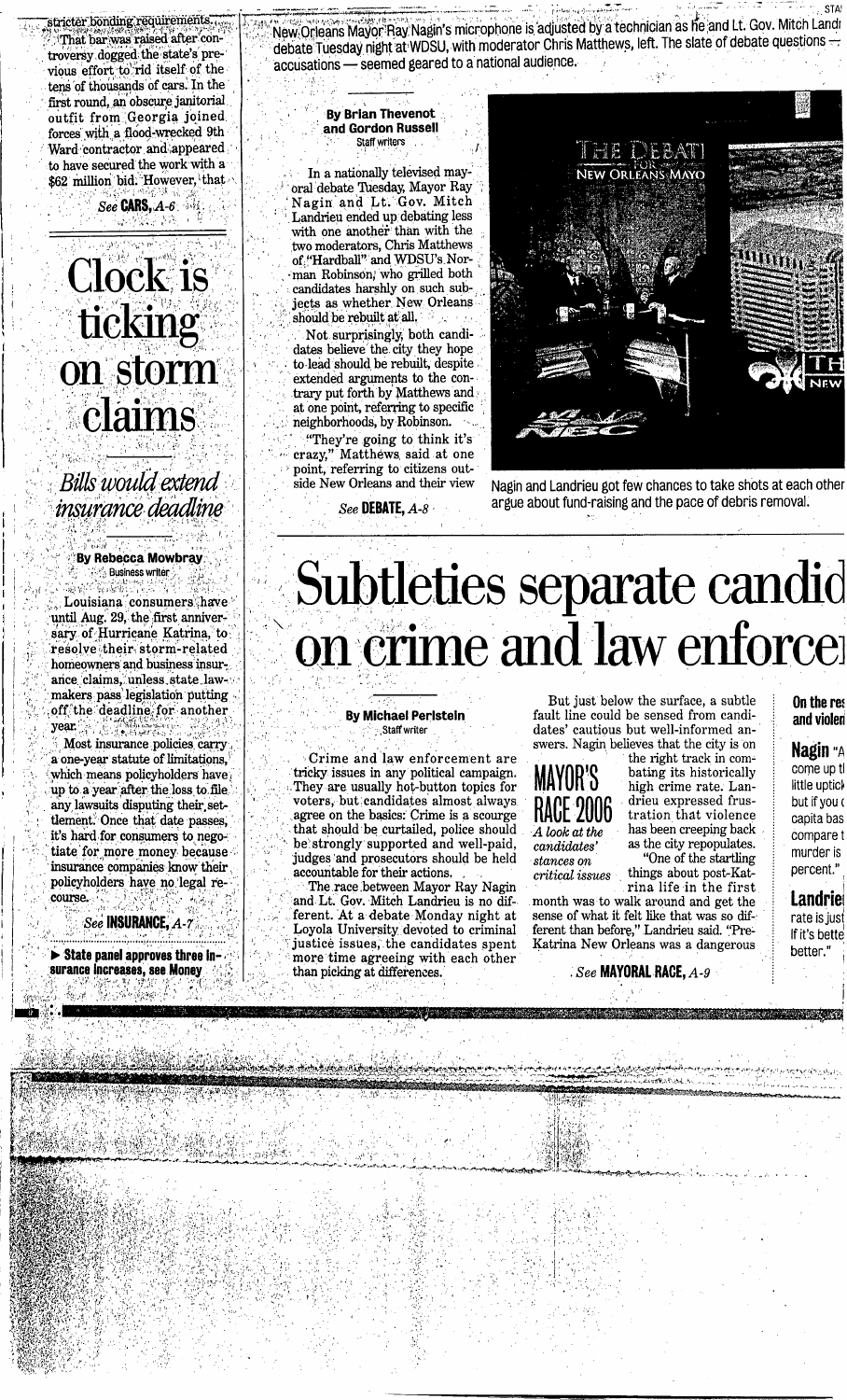### CONTINUED

"There isn't a one-year limit on their duty to pay a claim, but you lose the ability to sue them, which means, essentially, the leverage. That's when insurers get to thumb their nose at you and say, 'Too bad for you.'"

AMY BACH, executive director of United Policyholders, a California advocacy group

## State Farm, Allstate oppose an exter

### **INSURANCE**, from A-1

 $\sqrt{m_{\rm H}^2 + m_{\rm H}^2}$  ,  $\sqrt{m_{\rm H}^2 + m_{\rm H}^2}$ 

a tha bhaile ann an chomhaidh an chomhaidh ann an chomhaidh.<br>Tha bhaile an chomhaidh an chomhaidh an chomhaidh an chomhaidh an chomhaidh an chomhaidh an chomhaidh an chomh<br>Tha bhaile an chomhaidh an chomhaidh an chomhaidh

The one-year deadline isn't usually a source of contention. But the scope of Katrina's devastation, as well as 24-hour cur-<br>fews that prevented families and adjusters from accessing some properties for weeks after the ance process. In addition, many policyholders waited on FEMA. to come out with its latest flood map advisory released last<br>month - before beginning to month Sectore beginning to<br>rebuild Andimany others con-<br>tinue to wait on grants the Louisiana Recovery Authority has shall it will make available to

Lawmakers are scrambling to extend the looming deadline. which doesn't apply to flood in surance policies or to policies is-<br>sued through Louisiana Citizens Property Insurance Corp., the state's insurer of last resort. Three separate but coordinated bills dealing with the subject are<br>working their way through the Legislature, each with slight difences in the types of insurance covered or the legal the ories on which they are based, to increase the chances that one<br>will survive Once the one-year deadline passes, "it doesn't mean (that insurance companies) won't deal huge stick, "said Rep. Time" thur Morrell, D-New Orleans,<br>Burns, R-Mandeville, who is a passed the House of Represen-<br>sponsoring one of the bills, "If a tatives Monday by a vote of<br>they wanted to just say We rep. 96-8 Morr

could be subject to legal chal-And one insurance industry group monitoring the situation<br>says it opposes all of the legis and the same with the assumption that the in-<br>dustry will stop paying consum-<br>ers after Aug. 29

"The implication there is that the ansurance company would panies would like to settle the as quickly as possible," said president of the American Insurance Association's Southwest Region. "What consumers need to do is talk to their carrier."

Timing is everything The situation in Louisiana

 $\binom{5}{\text{Chimneys}}$ 

Carpeting New York The

critical because of the way state laws dictate the start of the oneyear lawsuit period. Other states, as well as the National Flood Insurance Program, delay the start of the one-year period until a claim has been formally denied. Flood insurance lawsuits must be filed within

<u>italia eta p</u>rofesioa

one year of a written denial of all or part of the claim, said Ed Pasterick, a senior adviser to the national flood program... In Mississippi, state law gives people three years to sue their insurance carrier, according to the Mississippi Department of Insurance.

The fast-growing Citizens plan, now the third-largest insurer in Louisiana, allows policyholders to file suit within two vears of a loss. But for other insurance poli-

cies<sup>?</sup>in Louisiana  $-$  aside from those written by Citizens - the one-year period begins on the date of the loss, or in this case, the date Hurricane Katrina hit.

The Burns bill, HB 1302, which was approved by the<br>House Civil Law and Procedure committee Tuesday, attempts to extend the lawsuit period.

Meanwhile, two other pieces of legislation seeking to address the deadline are moving forward - King

A bill sponsored by Rep. Arthur Morrell, D-New Orleans, not paying you anymore they would apply to health insurance<br>could "interest insurance" they would apply to health insurance<br>could "is tate Insurance Commis" well as property coverage.<br>Like Insurance Commis: "Earth and Sen, could juli consumers into a false of the could juli consumers into a false of the dead is enseigned to be a false the dead of the dead of the consumers into a false into the fact of the consumer of the consumer of the cons also extends it to health insur-Insurance lawsuits related anc to Hurricane Rita also would be given a one-year extension under SB 740<br>The bills come at the problem from different directions . The Senate bill and Morrell's hill would create a state law that insurance claimants would have two years after the damage to file a suit. But lawmakers recognize that the bill raises constitutional questions because it affects existing contracts between  $\frac{1}{2}$  private parties.

Burns' bill calls upon a legal principle recognized by the courts that basically says it is unfair to impose a time restric-

tion on a legal filing if a person<br>was unable to file a suit for

Air Duct Cleaning Helps To Alleviate Dust Mites & Other Airborne Allerge

THESE ARE ROAMING T

*IOUR HOUSE!!!* 

**NONES** 

some valid reason. His bill asks the courts for an expedited ruling on whether his, Morrell's and the Senate bills are constitutional.

rang<br>Kabupatèn Pang

The lawmakers hope to pass all the bills in the next week or so, followed by a state Supreme Court decision.

### Tepid industry support

Loretta Worters, vice president of communications for the Insurance Information Institute, an industry-financed group, said she thinks the industry might support legislation changing the time frame for lawsuits, as long as it was stricted to Katrina and Rita claims.

It's better to be realistic and agree to an extended deadline, she said, than to have a flurry of lawsuits filed as the Aug. 29 deadline approaches to preserve a policyholder's legal rights.

"You don't want to have an onslaught of litigation against<br>the industry," Worters said. "That just slows down the claims process. I would think that companies would want to be lenient in this area.'

But Marlow, of the American Insurance Association, said his group doesn't support any of the bills. "We're opposed to those. It alters the language of an existing contract after the fact, and we feel it has some constitutionality issues," he said. or the a beam of

Changing the time frame for<br>lawsuits after the fact raises insurance companies' exposure to additional lawsuits without allowing them to price for it, Mar- $\text{low said, }$ 

...<br>We would much more prefer the ability to provide extensions to our policyholders on a voluntarv basis and wrap up those claims as expeditiously as possible." Marlow said.

For that reason, Rep. Shirley Bowler, R-Harahan, has introduced House Concurrent Resolution 143 calling upon insurance companies to voluntarily waive the one-year limit. Reso lutions have no force of law but. are a way for the Legislature to make a formal request.  $\mathbb{Z}^n$  ,

But the state's two largest, residential insurers oppose any changes to the one-year lawsuit period, preferring instead to<br>handle situations individually.

"We're opposed to the extension. There's three months left. and we think we're going to get said Jeff everything done,

Ceilings

McCollum, a spokesman for State Farm, the state's largest<br>home insurer. "Three months. It's quite a bit of time.'

"We feel this is too drastic a measure," said Lorrie Brouse, regional counsel for Allstate. In previous catastrophes, Brouse said. Allstate has negotiated individual extensions with policyholders who need more time to sort out their claims. "If a customer feels that their claim is going to continue to be open, or they feel that there's going to be additional damage, there are ways to toll (extend) the statute.'

### Possible lost option

Last fall, the governor issued an executive order suspending the time limits on filing lawsuits related to hurricanes.

But whether that order would survive a court challenge is another question, said Donelon, the state insurance commissioner.

Donelon and others fear that passing legislation to change the period for Katrina and Rita victims to file lawsuits could invite legal challenges. As a result, consumers could be lulled into a false sense of security while they continue negotiating their claims, only to have the statute found unconstitutional. And that could leave homeowners without recourse.

The commissioner wants to let the bills in the Legislature run their course, but he and his staff also are investigating other ways to help consumers. "I have the matter under active review," Donelon said. "I'm still in discussion with my staff on<br>those options."

In the meantime, the state insurance department is trying to finish cases pending in the state's mediation program before the Aug. 29 deadline. The program mediates disputes between policyholders and their insurance companies with the promise that if either side is unhappy with the proposed resolution, they resort to the courts.

But with the lawsuit deadline

cases can still pursue legal options at the close of mediation.

WEDNESDAY, MAY 17.2

"Once we get to closer to Aug. 29, folks are going to be discouraged from mediation because they're going to have to go get a lawyer," Donelon said.

One deadline that might not be extended is the one for recoverable depreciation.

Recoverable depreciation allows insurance companies to hold back a portion of a settlement check until repair work has been completed or a replacement item has been bought. The amount the insurance company holds back is generally tied to the depreciated value of the property that is being replaced.

In the wake of Katrina, the state insurance commissioner implemented a number of emergency measures, including one that gave policyholders up to a full year to claim recoverable depreciation. Under normal circumstances, policyholders in Louisiana have only six months to claim that money.

At this point, the state has no plans to extend this deadline further, Bobby Clark, a spokeswoman for the Louisiana insurance department, said **Tuesday** 

### **Retaining leverage**

Amy Bach, executive director of United Policyholders, a California advocacy group that has<br>been working in insurance issues in Louisiana after Hurricane Katrina, said the safest course of action for homeowners is to start negotiating now to extend the one-year statute of limitations with their insurance carriers.

Bach advises homeowners to write a letter asking their insurance carrier to forgo enforcement of the one-year provision until the claim has been denied or paid. Policyholders should ask their insurance company to notify them when their case is deemed closed. હો કેટ લિપ In the letter, Bach said, poli-

cyholders should explain that they don't want to hire a lawyer but want to preserve their rights while rebuilding their me and working out the details of their insurance claim.





look f

ney w

suran

stantl

Bach

who v

lawye.

along

finano

prose

for sor

and wl

your ca

the on

portant

on their

vou los

which:

vou los

.<br>Bach. \

works v

fornia i

when i

their no

bad for

Canital bun

contributed

.<br>Rebecca M

 $(504) 826 -$ 

We

Don't r

 $^{\circ}$ a $^{\circ}$ chi

• Mok

 $\bullet$  Cert

 $\bullet$  Refe

• Free

a i

bray(

 $\text{m}$ 

Bac